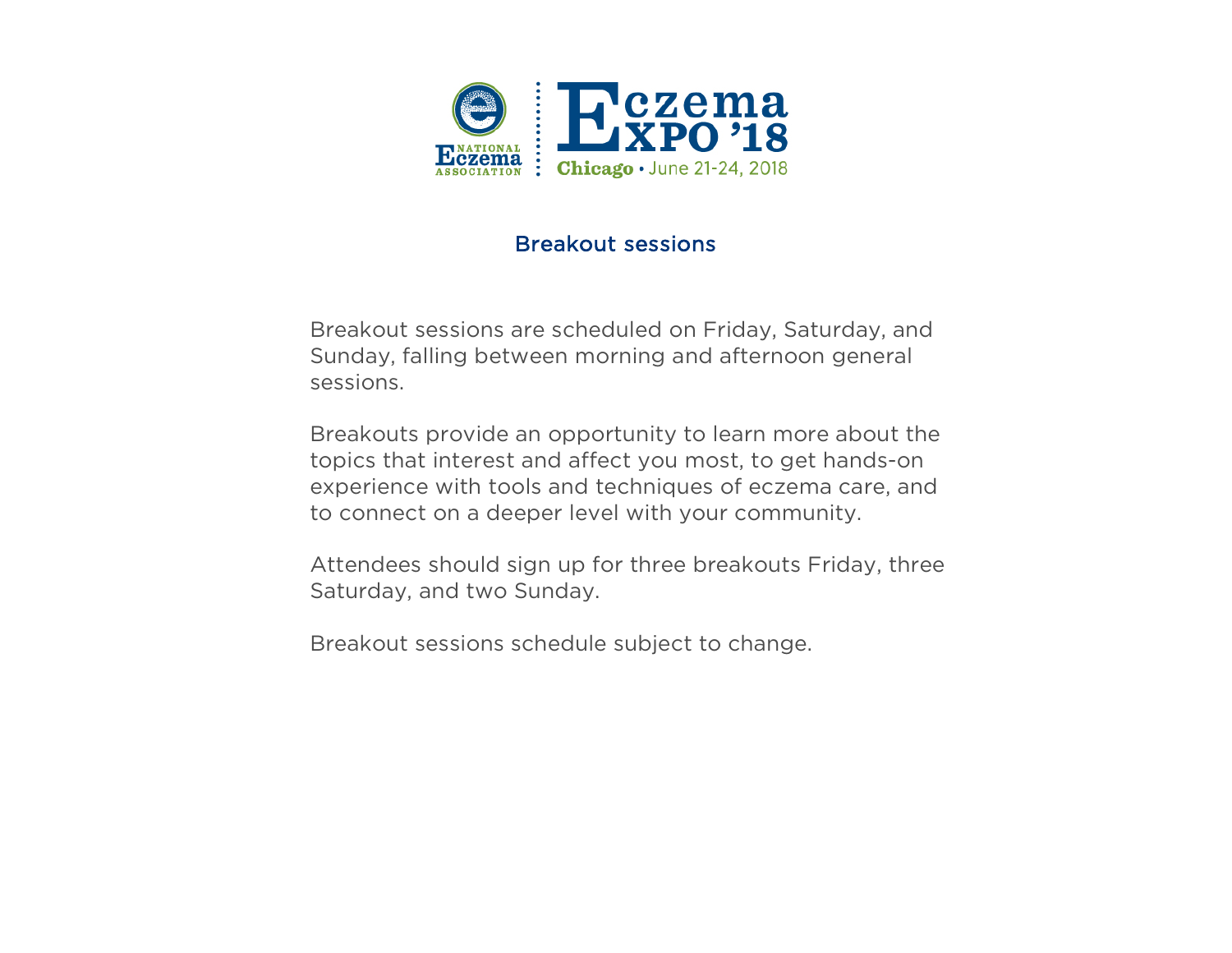## Breakout Sessions – Friday, June 22

| <b>Breakout</b><br>session |                                                                          | Description                                                                                                                                                                                                                           | Session      | Session  <br>$\mathbf{2}$ | Session<br>3              | <b>Who Should</b><br>Attend?                                                    |
|----------------------------|--------------------------------------------------------------------------|---------------------------------------------------------------------------------------------------------------------------------------------------------------------------------------------------------------------------------------|--------------|---------------------------|---------------------------|---------------------------------------------------------------------------------|
|                            | Systemic<br>treatments: When<br>and how should<br>they be used?          | Systemic therapies are used when topical<br>treatments aren't enough. Learn the different types,<br>their effects and side effects, and when it's time to<br>use them.<br>Presenter: Elaine Siegfried, MD                             | $\mathsf{X}$ | $\mathsf{X}$              | $\boldsymbol{\mathsf{X}}$ | Adults with eczema<br>Partners, parents,<br>caretakers<br>Medical professionals |
|                            | Starting from<br>scratch: Best<br>practices for<br>topical<br>treatments | How can topicals be used to manage eczema? We'll<br>review new and existing treatments, how to safely<br>start and taper off steroids, and which topicals are<br>best for different areas of the body.<br>Presenter: Susan Tofte, FNP | X            | $\mathsf{X}$              | $\boldsymbol{\mathsf{X}}$ | Adults with eczema<br>Partners, parents,<br>caretakers<br>Medical professionals |
|                            | Triggered:<br>Managing contact<br>and<br>environmental<br>allergies      | Eczema affects everyone differently, making<br>diagnosis and treatment often challenging. Find out<br>about common, and not so common, triggers for<br>eczema and how to identify and treat them.<br>Presenter: Kelly Newhall, MD     | X            | X                         | $\boldsymbol{\mathsf{X}}$ | Adults with eczema<br>Partners, parents,<br>caretakers<br>Medical professionals |
|                            | What about the<br>food? Managing<br>food allergies and<br>eczema         | Food allergies are more common among people<br>with eczema and can cause flares. How do you find<br>out if foods are triggers, and what do you do if they<br>are?<br>Presenter: Ruchi Gupta, MD                                       | X            | $\overline{\mathsf{X}}$   | $\mathsf{X}$              | Adults with eczema<br>Partners, parents,<br>caretakers<br>Medical professionals |
| $\sqrt{1}$                 | Biologics (kids)                                                         | The first biologic for AD is in trials for kids, and more<br>are on their way. Share experiences and questions<br>with professionals and patients on the front lines of<br>these new treatments. Peter Lio, MD                        |              | $\mathsf{X}$              |                           | Parents and caretakers<br>Medical professionals                                 |
|                            | Biologics (adults)                                                       | The first biologic for AD is approved for adults and<br>more are on their way. Share experiences and<br>questions with professionals and patients on the<br>front lines of these new treatments. Peter Lio, MD                        |              |                           | $\boldsymbol{\mathsf{X}}$ | Adults with eczema<br>Partners, parents,<br>caretakers<br>Medical professionals |





 $\partial\!\!\!\!\!\partial$  Support group  $\begin{pmatrix} 0 \ 0 \end{pmatrix}$ 



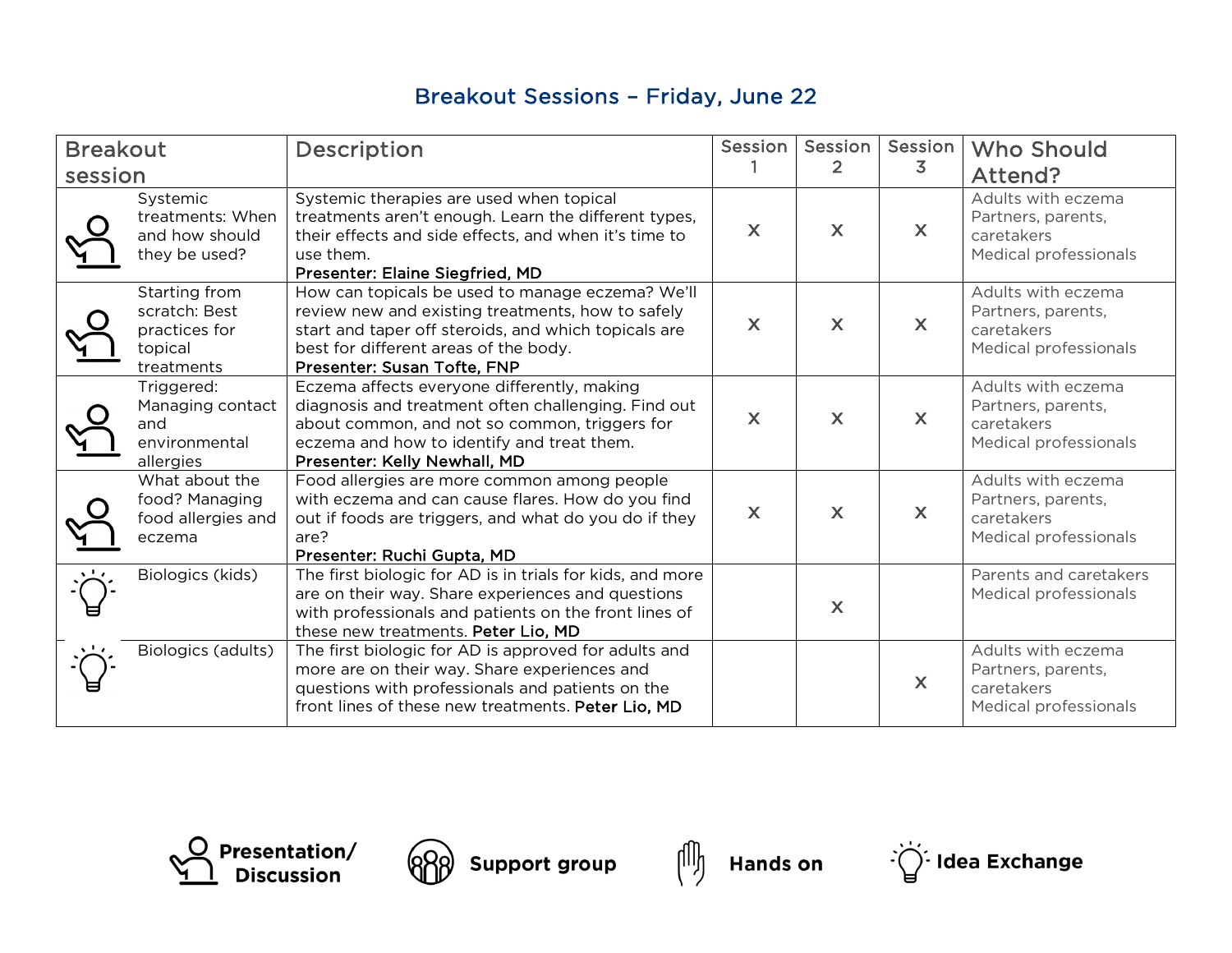# Breakout Sessions – Friday, June 22

| <b>Breakout</b> |                                                                          | Description                                                                                                                                                                                                            | <b>Session</b>          | Session        | Session                   | <b>Who Should</b>                                                                              |
|-----------------|--------------------------------------------------------------------------|------------------------------------------------------------------------------------------------------------------------------------------------------------------------------------------------------------------------|-------------------------|----------------|---------------------------|------------------------------------------------------------------------------------------------|
| Session         |                                                                          |                                                                                                                                                                                                                        | 1                       | $\overline{2}$ | 3.                        | Attend?                                                                                        |
|                 | Hands on! Skin care<br>$101 + Wet$ wrap<br>therapy                       | How to moisturize, when to moisturize, and what<br>moisturizer to use are key elements of eczema<br>management. This hands-on session will ensure<br>you're treating your skin right.<br>Presenter: Smita Aggarwal, MD | $\overline{\mathsf{X}}$ | X              | $\boldsymbol{\mathsf{X}}$ | Adults with eczema<br>Partners, parents,<br>caretakers<br>Medical professionals                |
|                 | You're not alone:<br>Adults with eczema                                  | Adulting is even more difficult when you have<br>eczema. Share stories and advice with others who<br>know the struggle.                                                                                                | $\mathsf{X}$            |                | X                         | Adults with eczema<br>Partners and<br>caretakers<br>Medical professionals                      |
|                 | You're not alone:<br>Caretakers<br>$O - 8$                               | Parenting a child with a chronic condition is no<br>cakewalk. Meet and share with other parents of<br>young children with eczema.                                                                                      | $\mathsf{X}$            |                | $\boldsymbol{\mathsf{X}}$ | Parents and caretakers<br>Medical professionals                                                |
|                 | You're not alone:<br>Caretakers<br>$9 - 19$                              | Parenting a child with a chronic condition is no<br>cakewalk. Meet and share with other parents of<br>(soon-to-be) tweens and teens.                                                                                   | X                       |                | $\boldsymbol{\mathsf{X}}$ | Parents and caretakers<br>Medical professionals                                                |
|                 | You're not alone:<br>Partners and<br>supporters of<br>people with eczema | Eczema presents challenges to even the most<br>solid relationships. Explore problems and solutions<br>with others who understand.                                                                                      | $\mathsf{X}$            |                |                           | Partners, parents,<br>caretakers<br>Medical professionals                                      |
|                 | You're not alone:<br>Eczema and men                                      | Men only are invited to discuss how eczema<br>affects work, home, love, friendships, and self.                                                                                                                         |                         | $\mathsf{X}$   |                           | Men only!<br>Adults with eczema<br>Partners, parents,<br>caretakers<br>Medical professionals   |
|                 | You're not alone:<br>Eczema and women                                    | Women only are invited to discuss how eczema<br>affects work, home, love, friendships, and self.                                                                                                                       |                         | $\mathsf{X}$   |                           | Women only!<br>Adults with eczema<br>Partners, parents,<br>caretakers<br>Medical professionals |
|                 | You're not alone:<br>Caretakers &<br>supporters                          | How can you best help your loved one who has<br>eczema? Meet others in the same boat to share<br>successes and challenges.                                                                                             |                         | X              |                           | Partners, parents,<br>caretakers<br>Medical professionals                                      |







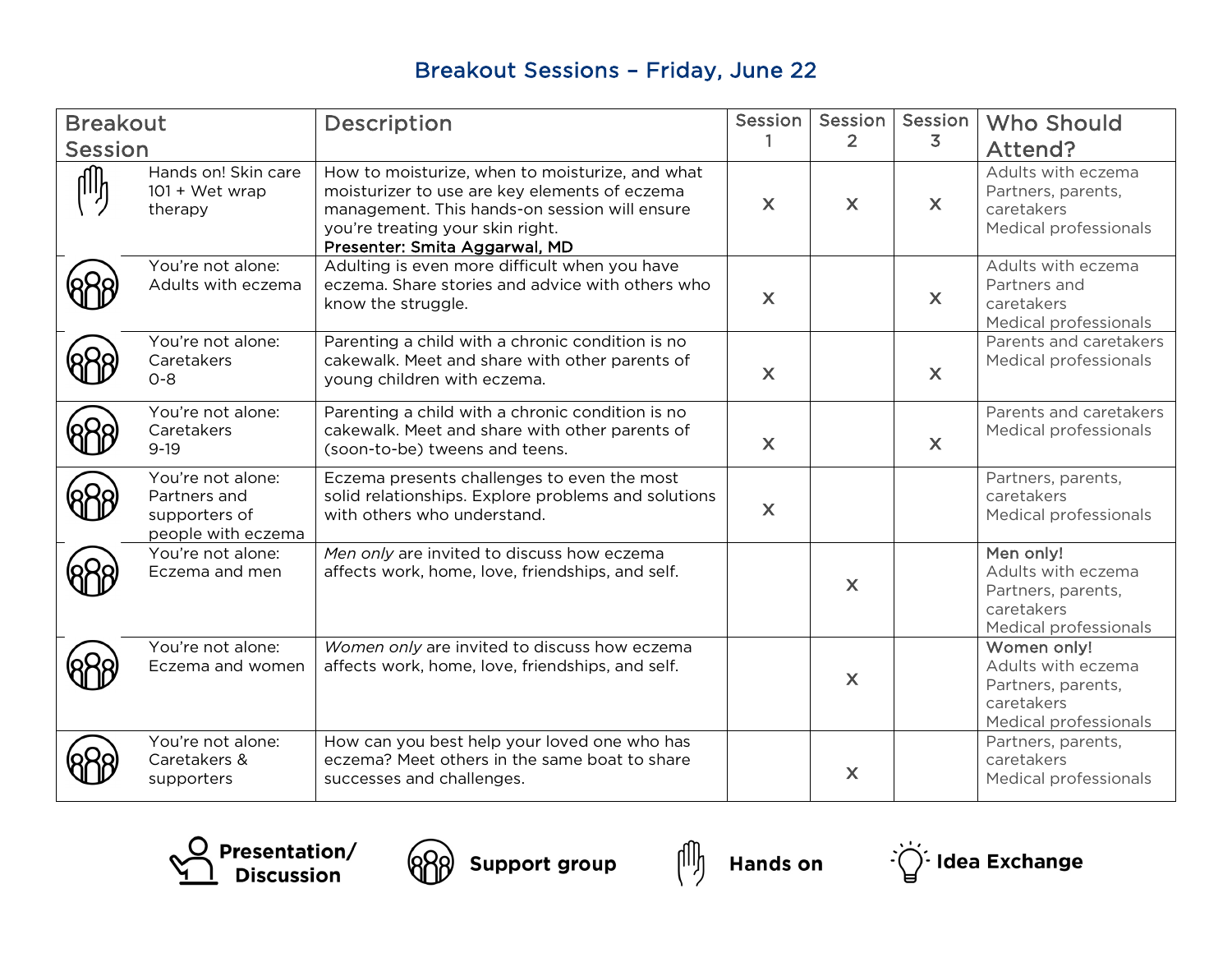# Breakout Sessions – Saturday, June 23

| <b>Breakout</b><br>Session |                                                                                      | Description                                                                                                                                                                                                    | Session                   | Session<br>$\overline{2}$ | Session<br>3              | <b>Who Should</b><br>Attend?                                                    |
|----------------------------|--------------------------------------------------------------------------------------|----------------------------------------------------------------------------------------------------------------------------------------------------------------------------------------------------------------|---------------------------|---------------------------|---------------------------|---------------------------------------------------------------------------------|
|                            | Participating in<br>eczema<br>research: How<br>and why to get<br>involved            | The new era of eczema is upon us and following the<br>science can be challenging. Learn more about what's<br>being studied, and why and how you can get involved.<br>Presenter: Amy Paller, MD                 | $\mathsf{X}$              | $\mathsf{X}$              | $\boldsymbol{\mathsf{X}}$ | Adults with eczema<br>Partners, parents,<br>caretakers<br>Medical professionals |
| $\overline{Q}$<br>门        | The Buzz                                                                             | Dip into the most buzzed-about topics - gut health,<br>microbiome, inflammation, cannabis, and more - and find<br>out what they have to do with eczema.<br>Presenters: Richard Aron, MB ChB, Peter Lio, MD     | $\mathsf{X}$              | $\mathsf{X}$              | $\boldsymbol{\mathsf{X}}$ | Adults with eczema<br>Partners, parents,<br>caretakers<br>Medical professionals |
|                            | How to be well<br>when you don't<br>feel well:<br>Coping<br>strategies for<br>eczema | Everyone talks about taking care of your skin, but what<br>about taking care of your mental health? Learn how to<br>identify and combat eczema's emotional challenges.<br>Presenter: Jennifer Moyer Darr, LCSW | $\boldsymbol{\mathsf{X}}$ | $\mathsf{X}$              | $\boldsymbol{\mathsf{X}}$ | Adults with eczema<br>Partners, parents,<br>caretakers<br>Medical professionals |
|                            | Your journey:<br>Storytelling for<br>healing                                         | We all have a story and telling yours can be freeing and<br>empowering. Learn how to own, tell, and share your<br>eczema story.                                                                                | $\overline{\mathsf{X}}$   | $\overline{\mathsf{X}}$   | $\mathsf{X}$              | Adults with eczema<br>Partners, parents,<br>caretakers<br>Medical professionals |
|                            | Complementary<br>and Alternative<br>Therapies                                        | You know that eczema is itchy, but did you know there's<br>an acupressure point to help with that? Learn first-hand<br>alternative ways to relieve itch and other symptoms.<br>Presenter: Vivian Shi, MD       | $\mathsf{X}$              | $\mathsf{X}$              | $\mathsf{X}$              | Adults with eczema<br>Partners, parents,<br>caretakers<br>Medical professionals |
|                            | Hands on!<br>Eczercise                                                               | Do you even lift, bro? When you have eczema, you need a<br>no sweat approach to exercise. Find out how to get<br>maximum results with minimum flares.<br>Presenters: Taylor Panfil and Jordan Prewitt          | $\mathsf{X}$              | $\mathsf{X}$              |                           | Adults with eczema<br>Partners, parents,<br>caretakers<br>Medical professionals |
|                            | Idea exchange:<br>Using diet to<br>support your<br>health                            | Has diet helped - or hurt- your eczema? Do you eat<br>"clean" or incorporate anti-inflammatory foods into your<br>meals? This is your chance to share your tips and<br>challenges with others.                 |                           | X                         | $\mathsf{X}$              | Adults with eczema<br>Partners, parents,<br>caretakers<br>Medical professionals |







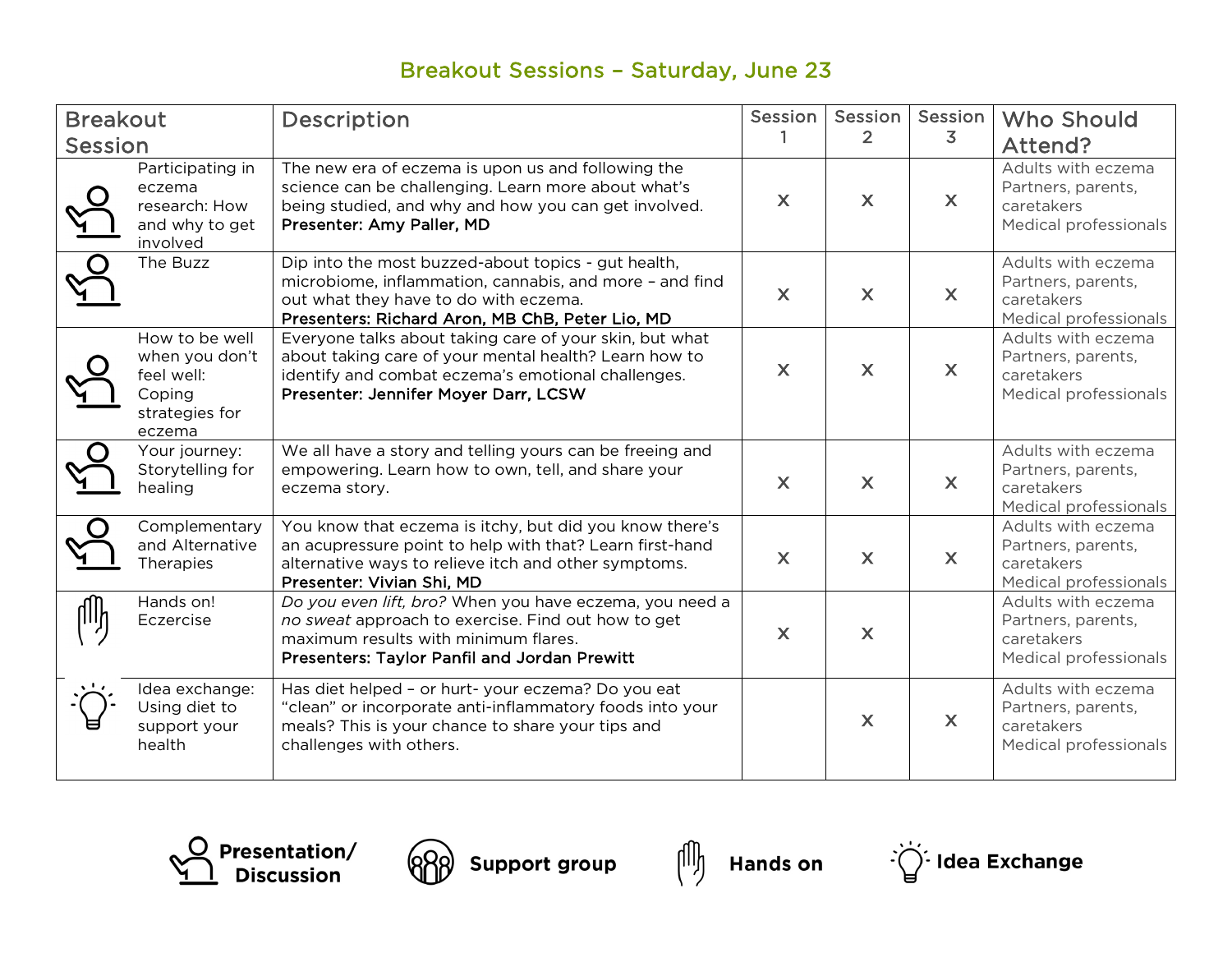## Breakout Sessions – Saturday, June 23

| <b>Breakout</b><br><b>Session</b> |                                                                      | Description                                                                                                                                                                                                                                   | Session      | Session  <br>$\overline{2}$ | Session<br>3              | <b>Who Should</b><br>Attend?                                                          |
|-----------------------------------|----------------------------------------------------------------------|-----------------------------------------------------------------------------------------------------------------------------------------------------------------------------------------------------------------------------------------------|--------------|-----------------------------|---------------------------|---------------------------------------------------------------------------------------|
|                                   | Idea exchange:<br>Hair, makeup,<br>and other<br>beauty<br>challenges | When you have eczema, everyday grooming can cause a<br>flare-up. Exchange ideas and hacks to help make beauty<br>and grooming routines and products more manageable and<br>- dare we say it - enjoyable.                                      | $\mathsf{X}$ |                             | $\mathsf{X}$              | Adults with<br>eczema<br>Partners, parents,<br>caretakers<br>Medical<br>professionals |
|                                   | You're not<br>alone: Body<br>image and<br>intimacy                   | How does it feel to live in skin that itches and rashes? How<br>do you socialize when you're flaring? How do you handle<br>intimacy when you have eczema? This expert-guided<br>discussion will help you sort things out.                     | $\mathsf{X}$ | $\mathsf{X}$                |                           | Adults with<br>eczema<br>Partners, parents,<br>caretakers<br>Medical<br>professionals |
|                                   | You're not<br>alone: Caring<br>for young<br>children                 | Parenting a child with a chronic condition is no cakewalk.<br>Meet and share with other parents of young children with<br>eczema.                                                                                                             | $\mathsf{X}$ |                             | X                         | Parents and<br>caretakers<br>Medical<br>professionals                                 |
|                                   | You're not<br>alone: Eczema<br>in midlife and<br>beyond              | Living with eczema in midlife presents its own set of<br>challenges. Talk with others who are in the same time of life<br>to share challenges and successes.                                                                                  | $\mathsf{X}$ |                             | $\boldsymbol{\mathsf{X}}$ | Adults with<br>eczema<br>Partners, parents,<br>caretakers<br>Medical<br>professionals |
|                                   | You're not<br>alone: Eczema<br>in 20s and 30s                        | Young adulthood is an exciting time, but navigating college,<br>the workplace, and relationships can be especially tricky<br>when you have eczema. Connect with others who get it for<br>stories, support, advice, and friendship.            |              | $\mathsf{X}$                | $\mathsf{X}$              | Parents and<br>caretakers<br>Medical<br>professionals                                 |
|                                   | You're not<br>alone:<br>Supporting<br>teenage and<br>adult children  | Parenting a child who's ready for independence is tricky<br>territory. Meet other parents of young adults to discuss how<br>to find the balance between supporting your child and<br>letting them spread their wings and care for themselves. |              | X                           | $\boldsymbol{\mathsf{X}}$ | Parents and<br>caretakers<br>Medical<br>professionals                                 |







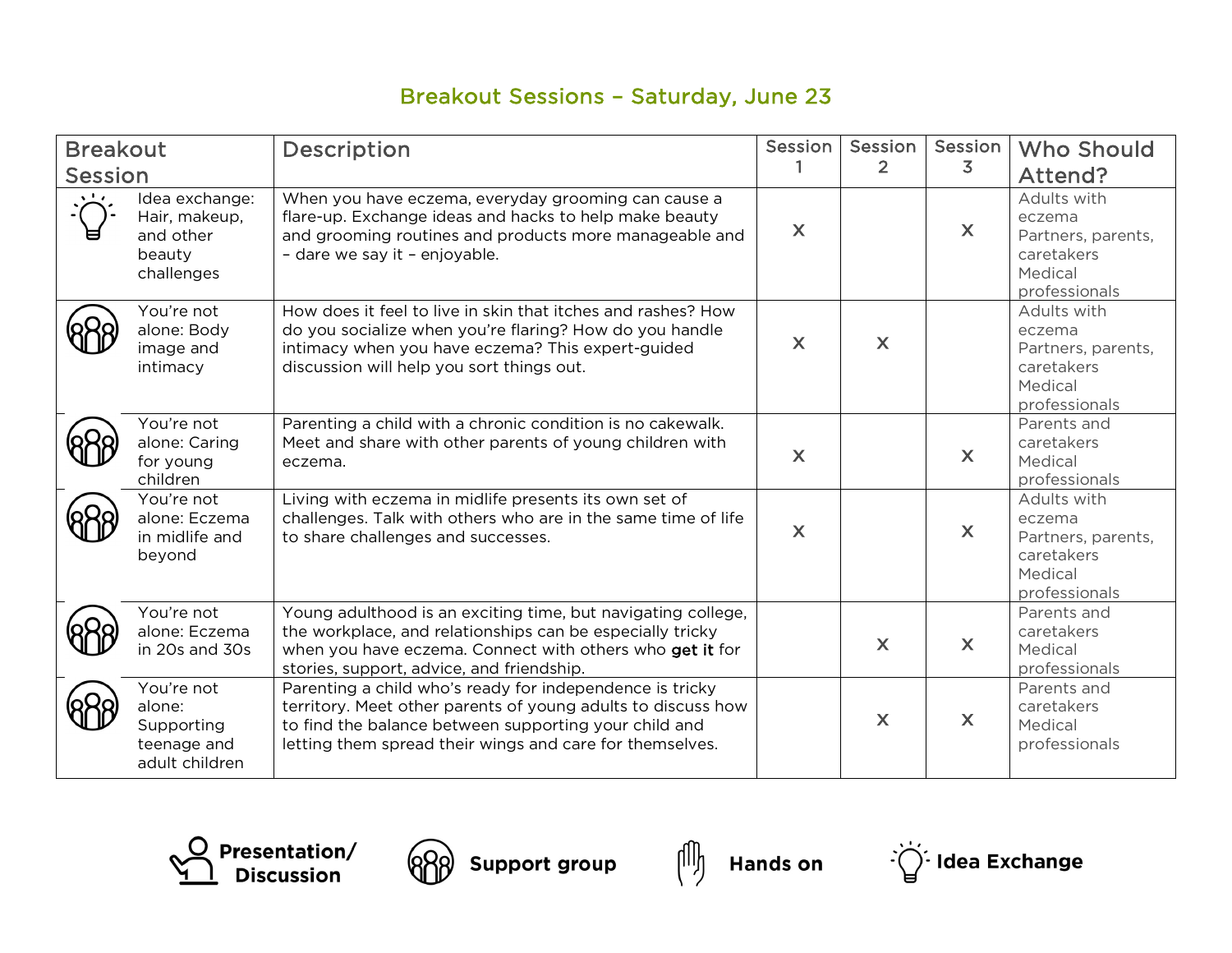## Breakout Sessions – Sunday, June 24

| <b>Breakout</b><br><b>Session</b> |                                                                 | Description                                                                                                                                                                                                                                   | Session                   | Session<br>$\overline{2}$ | <b>Who Should</b><br>Attend?                                                 |
|-----------------------------------|-----------------------------------------------------------------|-----------------------------------------------------------------------------------------------------------------------------------------------------------------------------------------------------------------------------------------------|---------------------------|---------------------------|------------------------------------------------------------------------------|
|                                   | How to get the<br>care you need                                 | Your eczema care is a shared responsibility between you<br>and your medical provider. Get tools to create the best<br>partnership for your care.<br>Presenters: Lisa Butler, MBA, Catie Coman, MA                                             | $\mathsf{X}$              | $\boldsymbol{\mathsf{X}}$ | Adults with eczema<br>Partners, parents, caretakers<br>Medical professionals |
|                                   | Work it:<br>Navigating<br>employment<br>when you have<br>eczema | What happens when your eczema affects your ability to<br>work, or prevents you from working at all? Find out your<br>rights under the American with Disabilities Act.<br>Presenter: Karen Doran, Attorney at Law                              | $\mathsf{X}$              | $\mathsf{X}$              | Adults with eczema<br>Partners, caretakers<br>Medical professionals          |
|                                   | Tools for school                                                | 1 in 4 children with eczema are bullied at school. Learn the<br>tools, techniques, and resources, that will help you give<br>your child the best possible experience at school or<br>daycare.<br>Presenters: Karey Gauthier, MS, Joanna Dobos | $\boldsymbol{\mathsf{X}}$ | $\overline{\mathsf{X}}$   | Partners, parents, caretakers<br>Medical professionals                       |
|                                   | Crack the code:<br>Understanding<br>insurance                   | The ever-changing insurance landscape impacts access to<br>eczema care and treatments. We'll help you sort things<br>out.<br><b>Presenter: Janet Ritter</b>                                                                                   | $\mathsf{X}$              | $\overline{\mathsf{X}}$   | Adults with eczema<br>Partners, parents, caretakers<br>Medical professionals |
|                                   | You talk. We<br>listen.                                         | NEA exists to help people with eczema live better lives.<br>This is your opportunity to tell us what matters to you.                                                                                                                          | $\mathsf{X}$              | $\boldsymbol{\mathsf{X}}$ | Adults with eczema<br>Partners, parents, caretakers<br>Medical professionals |
|                                   | Idea exchange:<br>Participating in<br>clinical trials           | Wondering if participating in a clinical trial is right for<br>you? Or have you participated in a trial and would like to<br>share your experience? This session is for you.                                                                  | $\overline{\mathsf{X}}$   | $\mathsf{X}$              | Adults with eczema<br>Partners, parents, caretakers<br>Medical professionals |
|                                   | Raise your voice!                                               | Learn about how grassroots eczema advocates have<br>helped shaped policies that change lives and find out how<br>you can get involved.                                                                                                        | $\mathsf{X}$              | $\mathsf{X}$              | Adults with eczema<br>Partners, parents, caretakers<br>Medical professionals |